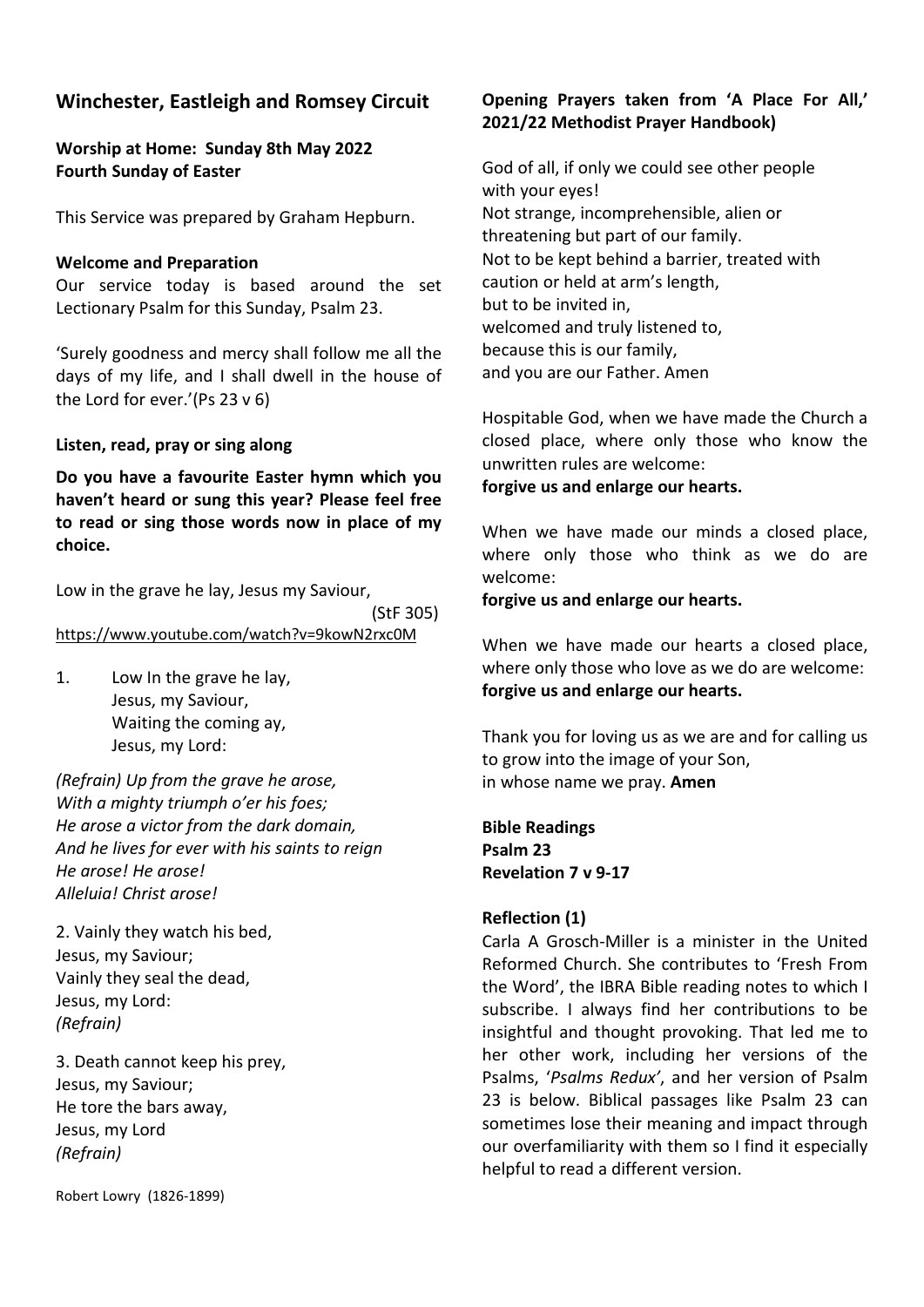Psalm 23 Redux Copyright Carla A. Grosch-Miller, 2014. Published by the Canterbury Press, reproduced with permission.

### *(This has been removed from the text as copyright permission was only for 2 weeks from 8 May. If you wish to see this version, please contact Graham Hepburn.)*

The set Gospel and New Testament lessons today are John 10 v 22-30 (Jesus being questioned about if he is the Christ, and responding, "I and the Father are one"), and Acts 9 v 36-43 (Peter restoring Dorcas/Tabitha to life), but it was the link between the much loved Psalm 23 and the lesson from Revelation which attracted my attention.

Psalm 23 verse 5, tells us *'You prepare a table before me in the presence of my enemies; you anoint my head with oil; my cup overflows.'* Revelation 7 verse 16 reads '*They shall hunger no more, neither thirst any more*.' Verse 17 continues '*he will guide them to springs of living water*.'

Most if not all of us will have taken great comfort from the security of the words in Psalm 23 at some time during our lives. The Biblical view of the shepherd, the carer, the protector, the saviour of his flock, is one we are so familiar with. Because the Lord is my shepherd, I will lack for nothing. All my wants will be provided for, physical, spiritual, emotional.

In the Lord's Prayer we pray for enough to be provided to enable us to survive for today, because each day has enough worries of its own and can take care of itself. Let's worry about tomorrow when the time comes. But Psalm 23 tells us that our cup is not just full enough for today, to provide for our needs, but is so full that it is overflowing. Like the sight you used to see of someone overfilling their car petrol tank to get the amount to the next full pound (not a sight you see nowadays!), or the sight of a watering can you have left filling and the water has come over the top before you get back to it.

This is not the feeling of so many in our society today, even though we remain one of the richest countries in the world. For many, the cup, and the plate, and the cupboard, are bare, and theirs and their children's stomachs are empty. It's a reminder that we need to have all our needs met, and if only one or two of the three needs I mentioned above - physical, emotional, spiritual is being met, that is not enough. Both for us, and for those who we are called to come into the presence of, with whom we share our lives with as our families, our friends, and our neighbours. The needs that used to be highlighted as famines overseas are now in every neighbourhood on our doorsteps.

In Revelation, St John gives us this view of a great multitude that no-one could count, from every nation (what is the largest crowd you have ever been in?), praising God and the Lamb, along with the angels. One of the elders talks to the author, who tells him the great multitude are those who have come out the great tribulation - and that they shall hunger and thirst no more. They will be guided by the Lamb to streams of living water, and God will wipe away every tear from their eyes. This gives me a reminder of the words of Jesus about living water, both in the meeting at the well with the woman of Samaria, (John 4) and the words of Jesus recorded for us in John 7 v 37-39.

Whatever the sufferings on earth, John gives us this picture of eternal praise and reward in heaven. This vast crowd, many of whose lives were worthless in the eyes of the world, now come to God and share with Jesus in his triumph, the triumph that we celebrate because of Christ's victory over death at Easter.

We can relate this tribulation to the persecution of Christians, both when John was writing, and through the centuries to the present day. Also, we can relate this to those living out their faith despite pain, fear, loss or injustice, and who despite all that, continue to go on trusting God even in the harshest of situations. For them, and for us, we take up this vision of the all-embracing love of God and the Lamb, in a place beyond all the suffering of our world - no racism, no division,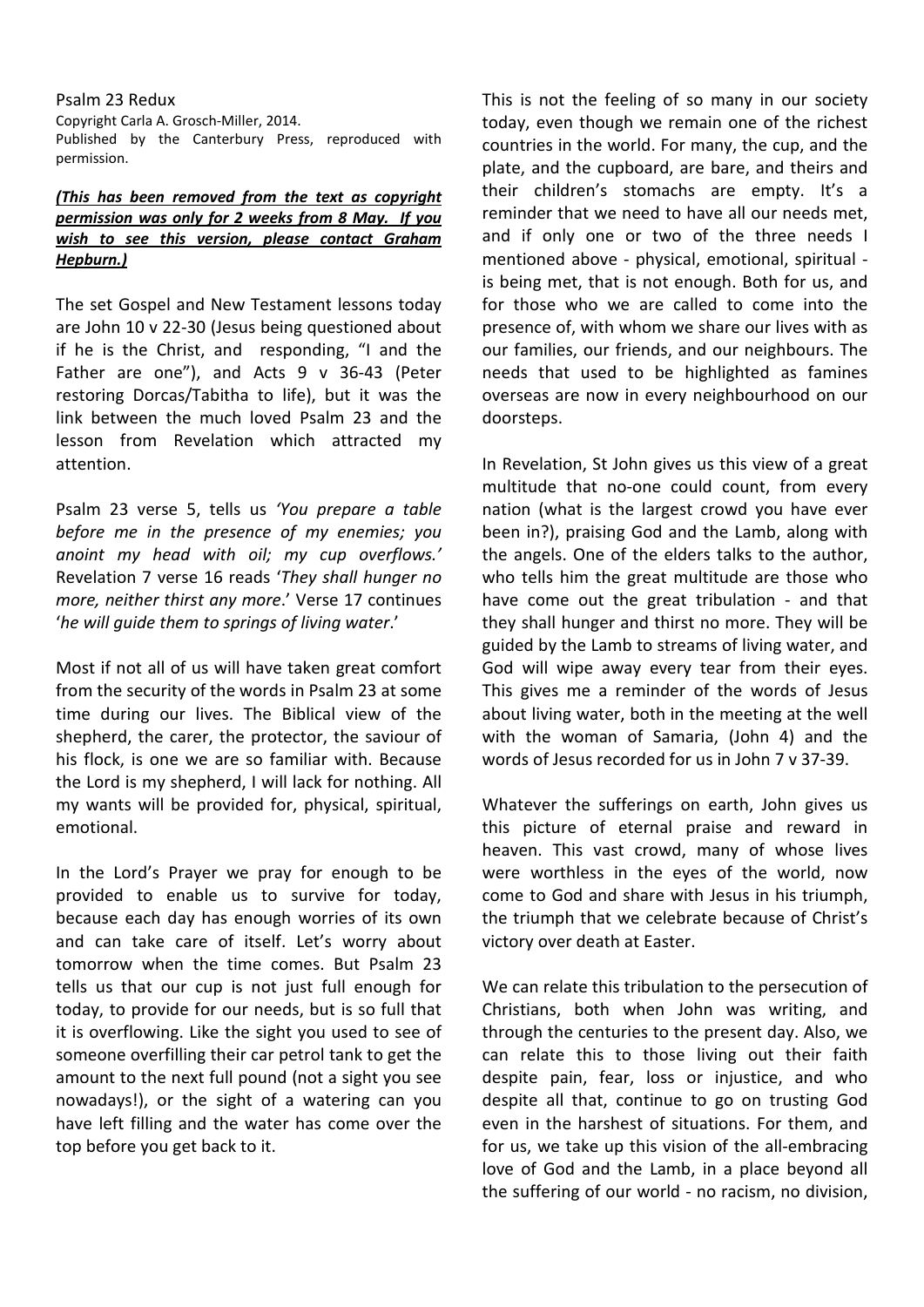no strife, no hunger, but victory over all those evils in eternal life.

### Let us pray

'O divine shepherd, you satisfy the hunger and thirst of my body and soul.

Help me to praise you, even in the midst of difficulties' Amen *(Salvador T Martinez, IBRA)*

# **Reflection (2)**

David wrote this psalm about a shepherd, which of course was his profession before the Lord called him to lead his nation, as warrior and king. Can you write a short, six verse psalm like this, based on your previous or current profession?

## **Listen, read, pray or sing along**

We're all very familiar with the traditional hymn versions of Psalm 23, The King of love my shepherd is (StF 479), or

The Lord's my Shepherd, I'll not want (StF 480), but I have chosen Stuart Townend's version, The Lord's my shepherd, I'll not want (StF 481),

### <https://www.youtube.com/watch?v=CSlfFUwmyFc>

1. The Lord's my shepherd, I'll not want, he makes me lie in pastures green, he leads me by, the still still waters, his goodness restores my soul.

*(Refrain) And I will trust In you alone, yes I will trust in you alone, for your endless mercy follows me, your goodness will lead me home.*

2. He guides my way, in righteousness, and he anoints, my head with oil, and my cup, it overflows with joy, I feast on his pure delight.

3. And though I walk the darkest path, I will not fear the evil one, for you are with me and your rod and staff, are the comfort I need to know.

*And I will trust in you alone, yes I will trust in you alone, for your endless mercy follows me, your goodness will lead me home.*

Stuart Townend (b1963)

## *Prayers of Intercession.*

Lord God, our Good Shepherd, we pray that you will provide and care for all your people.

We pray for those facing suffering, war, oppression, remembering especially the people of Ukraine, Sudan, Yemen, and the Middle east. Grant them the faith to believe that they do have a today and a tomorrow, and hope for their future. We pray for all who work for peace, locally, nationally, internationally, both personally and through larger organisations.

**Give them all the vision of your green pastures, and the sure knowledge of your ongoing love and care for them.**

We pray for all who need their souls to be restored, and for those who work to do so. For all facing doubt and uncertainty in their faith, for all who find things are not as simple and straightforward as they used to be. For all faith leaders, both in our community and nationally.

**Give them all the vision of your green pastures, and the sure knowledge of your ongoing love and care for them.**

We pray for those walking through the valley of the shadow of death. We remember especially those who know that the diagnosis of their illness is terminal, and worry about their family who will be left when they are gone.

**Give them all the vision of your green pastures, and the sure knowledge of your ongoing love and care for them.**

Wherever we are, may we know that you are the Good Shepherd. Even in the city, among the valleys of the tower blocks and by the streams of endless traffic, may we know your caring presence. We pray for all whose lives and cupboards are empty, and can only dream of a cup overflowing, with love, with compassion, with food and drink, with hope.

**Give them all the vision of your green pastures, and the sure knowledge of your ongoing love and care for them.**

**The Lord's Prayer**